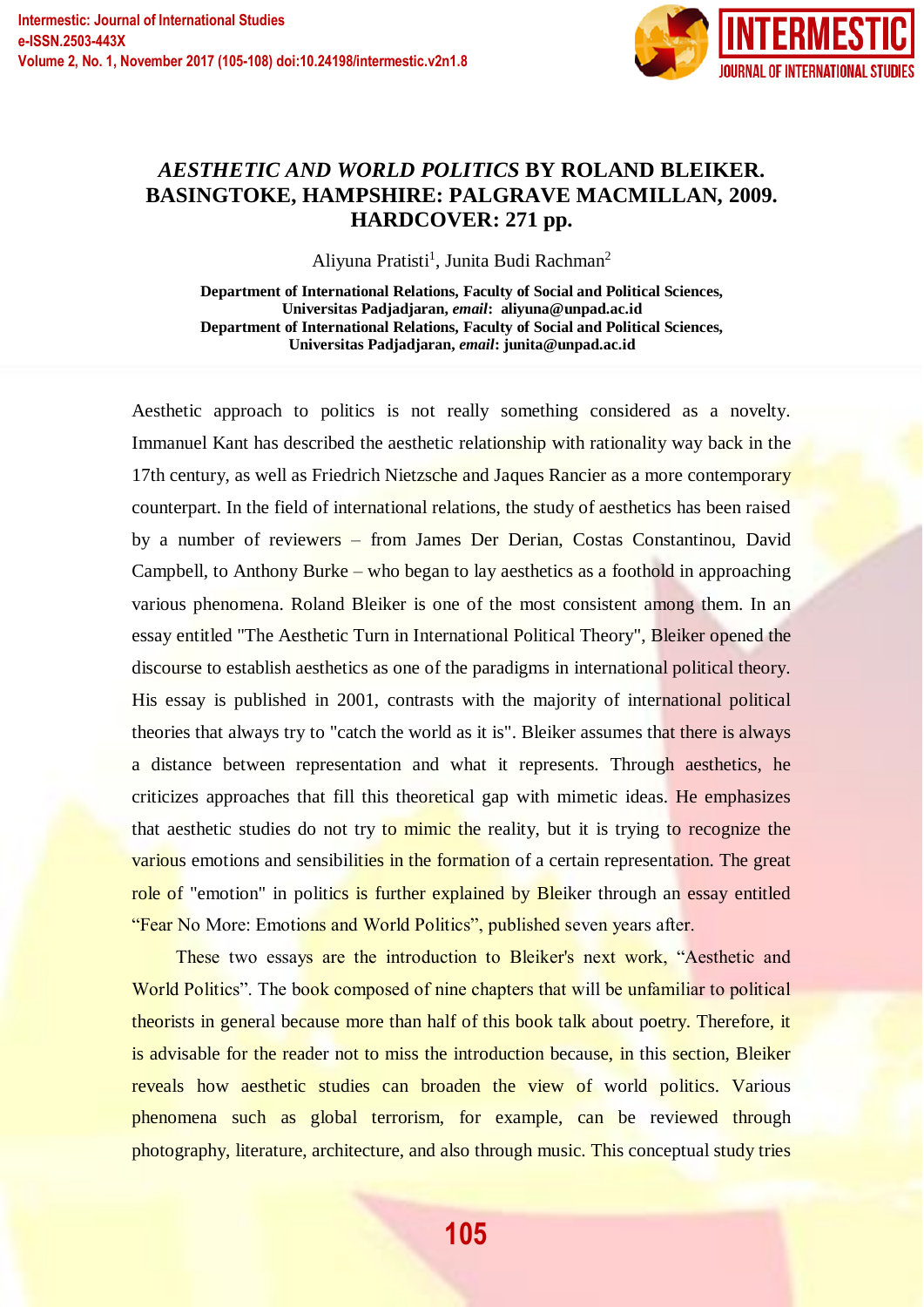to recognize the emotions of society that shape perceptions of terrorism in society and ultimately gives effect to the policy-making process. In the introduction, Bleiker also explains why he choose the imagination of poetry as a focus in his aesthetic studies – rather than photography or film that is perceived to be closer to present representation and has more popular influence. Through poetry, he tries to disclose the essence of the ultimate reality-shaper: the language. Within this context, language functions not merely as a means of communication, but as a result of the process formation of perceptions toward its surrounding. There is no neutrality in language, it always contains values that represent the framework of the human imagination of its world, including political imagination. Thus, as an art of language crystallization, poetry can sum up the most profound knowledge of how an imagination of the world is formed.

In shaping the aesthetic approach to world politics, Bleiker refers to the postmodernism perspectives which he elaborated earlier in his previous essay, "The Aesthetic Turn in International Political Theory". Postmodern gives way to the understanding of "knowledge formation" beyond rigid and empirical methods. The stream of postmodernism in International Relations itself has been introduced by James Der Derian, that gave way to aesthetics "understanding" and "experience" to find their place in the study of world politics. Strengthened by the conceptualization of "aesthetic politics" put forward by Jaques Ranciere, Bleiker tries to unravel the power relations of sensibility movement in society. This footing reinforces the argument that facts and data are not everything – since, through different perceptions, society can perceive different meanings. However, Bleiker realizes that the aesthetic study in world politics remains at risk. First, the tendency to examine the aesthetics only in the term of popular art will make the study of aesthetics losing its ontological footing and lead to another branch of theory that is cultural studies. Secondly, there is also a tendency to approach aesthetic study as political objectives, whereas aesthetics turn merely as an ideological instrument. The Nazis are one extreme example how ideas of beauty and harmony are aestheticized into an authoritarian social model. By admitting these risks, Bleiker emphasizes that the ethical significance embodied in aesthetic understanding, is not about how society perceive good and bad, but on how aesthetic can distribute sensibilities, either in daily life or in political policy-making.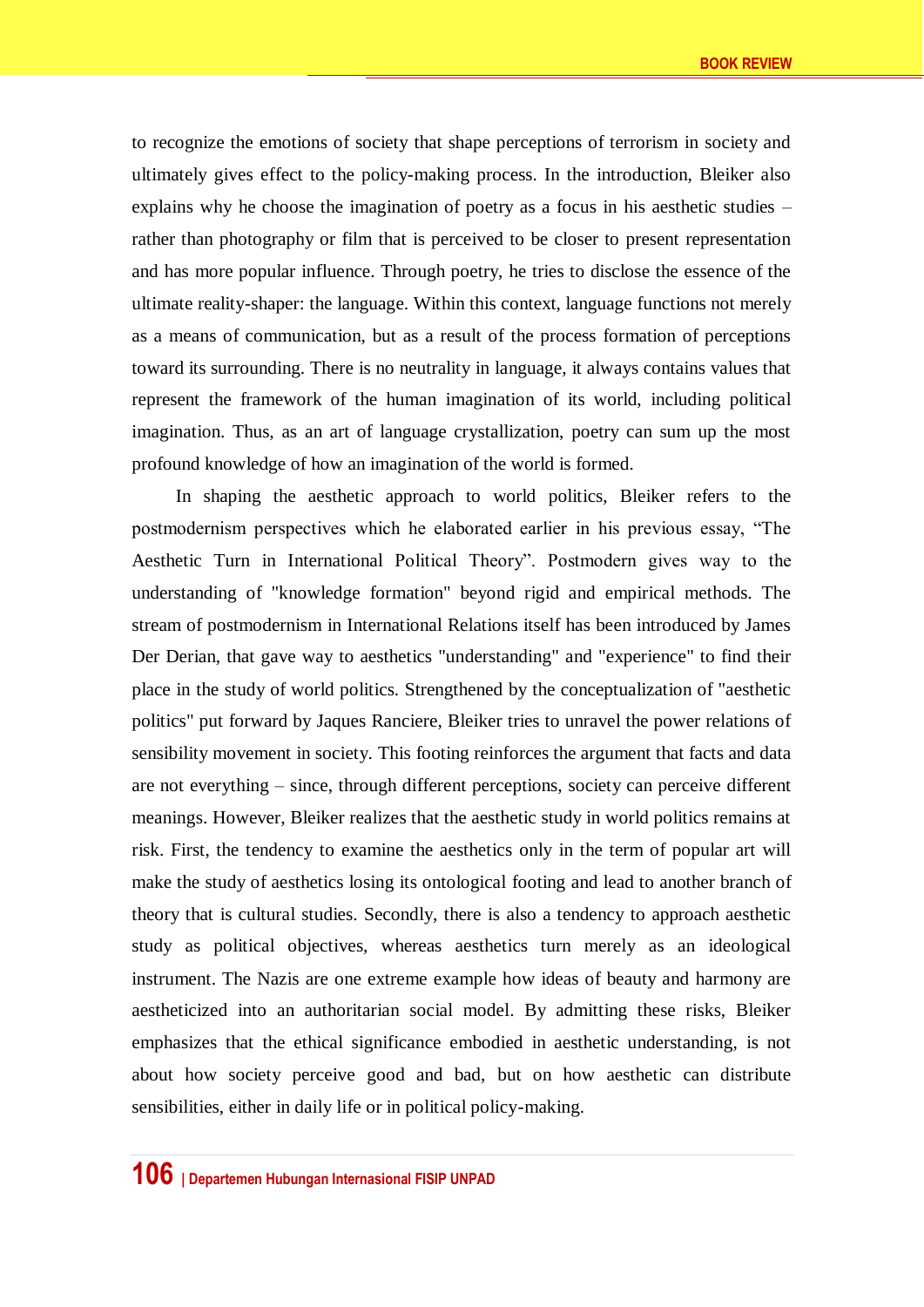The chapters in this book examine the aesthetic span of world politics extensively. Bleiker begins with a contemporary study of global security perceptions summarized in the various art reactions post 9/11 incident. A number of novels as well as films based on the 9/11 settings have been crucial in capturing the "aftershocks", which, according to Immanuel Kant, manifest as the core of emotional motion of society. From the aesthetic point of view, global terrorism is understood in the form of multiple perceptions and not only from the security perspective. A review on sublimity is presented by Bleiker in the next chapter. Bleiker uses the idea of sublimity to the extent the aesthetic studies as an approach to world politics. By understanding sublimity, people will be able to reflect clearly on various emotionally draining phenomena, such as terrorism. Sublimity can also penetrate various political excesses and peeling layers of political interests so that political phenomena can be perceived clearly. The clarity of this viewpoint is the strength of the aesthetic study. In the later chapters, Bleiker describes various examples of sublimity through poetry in various phenomena – this poetic approach is called a "micro-study", a way of understanding political issues by sensing its emotional essence. Paul Celan's poems are Bleiker's first example. Celan who wrote in the post-world war era became one of the keys to understanding the various social problems and the remaining fears left by Hitler's regime. The next example is a collection East Germany anthology of poetry in the 1980s. The anthology voiced the void in social life, became the impetus for the social protests that led to the demolition of the Berlin Wall in the end of the decade. An intriguing association of how poets can be an inspiration for significant changes in the international system.

Aesthetic practice in world politics is described by Bleiker in the elaborate chapter on Pablo Neruda. Neruda is a diplomat and poet at once, who speaks persistently about the problem of social injustice. Bleiker's discussion of Neruda gives us an idea of how poetry can influence the policy-making process and voices protest against injustice. The further impact of Neruda's work is how he transform poetry into a living language in the community. Neruda, like Rendra in Indonesia, considered as a vanguard in opposing the social injustice. Poems by Anna Akhmatova are the next to analyze in Bleiker's catalog of poetry. Akhmatova is a Russian poet who plays a critical study of historical memories. Akhmatova's poem speaks out and convinces the reader that history is not merely a chronological memory, but also an emotional memory. Through poetry,